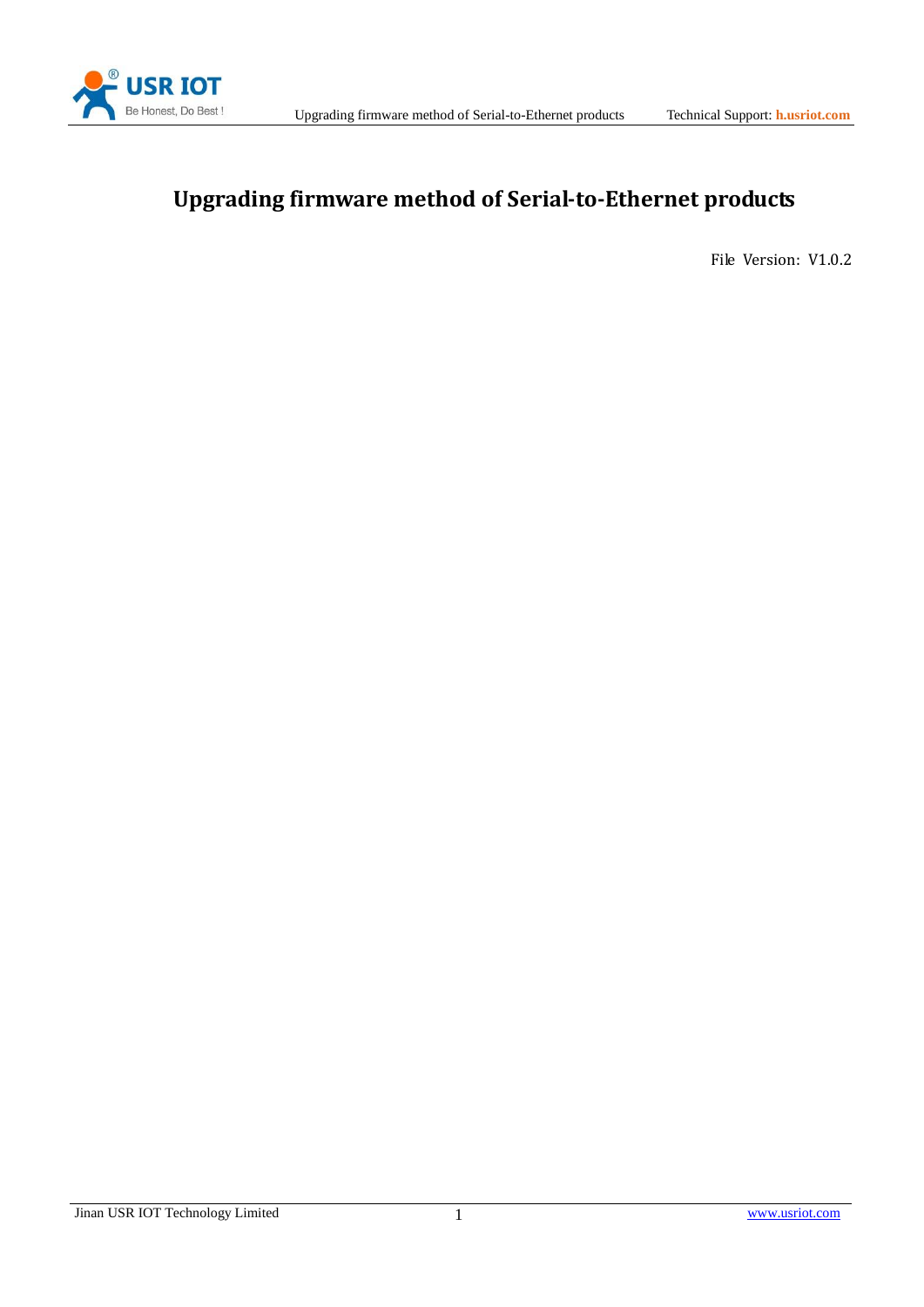



# **Overview**

This manual introduces upgrading firmware methods of Serial to Ethernet products(Include USR-K2/K3/N510/N520/N540, USR-TCP232-ED2/E2/T2/S2/410S/302/304/306). And manual introduces two methods: One is normal upgrading method and another is special method to upgrade Serial to Ethernet products when user upgrades Serial to Ethernet product by normal method unsuccessfully and can't search module in LAN any more.

# **1. Normal upgrading method**

**Note**: Please be cautious to upgrade firmware. If upgrading firmware by normal upgrading method and special upgrading method both unsuccessfully, user has to return module to repair and pay the freight by self.

Before upgrading, user should note the following several points: close the windows firewall, close antivirus program, disable wireless network card, disable other wired network cards except the wired network card which is connecting to Serial to Ethernet product or same router as Serial to Ethernet product.

### **1.1. Hardware connection**

Plug in DC power adaptor to power the module. Then connect module to PC by Ethernet cable or connect module to router/switcher which in same network as PC by Ethernet cable.(If user connects module to router/switcher which in same network as PC by Ethernet cable, user must configure module's static IP address in same network segment as router)

### **1.2. Upgrade firmware**

User needs setup software for Serial to Ethernet product to upgrade firmware and can download setup software from:

<http://www.usriot.com/usr-tcp232-m4k3-setup-software/> (For USR-TCP232-ED2/E2/410S/, USR-K3/N510/N520/N540) <http://www.usriot.com/usr-m0-setup-software/>(For USR-TCP232-T2/S2/302/304/306, USR-K2)

Take USR-N510 as example and connect N510 to router by Ethernet cable.

**Step 1**: After running the setup software USR-TCP232-M4K3 Setup Software V2.3.3.97, search the N510 in LAN. Then configure N510 static IP address in same network segment as router.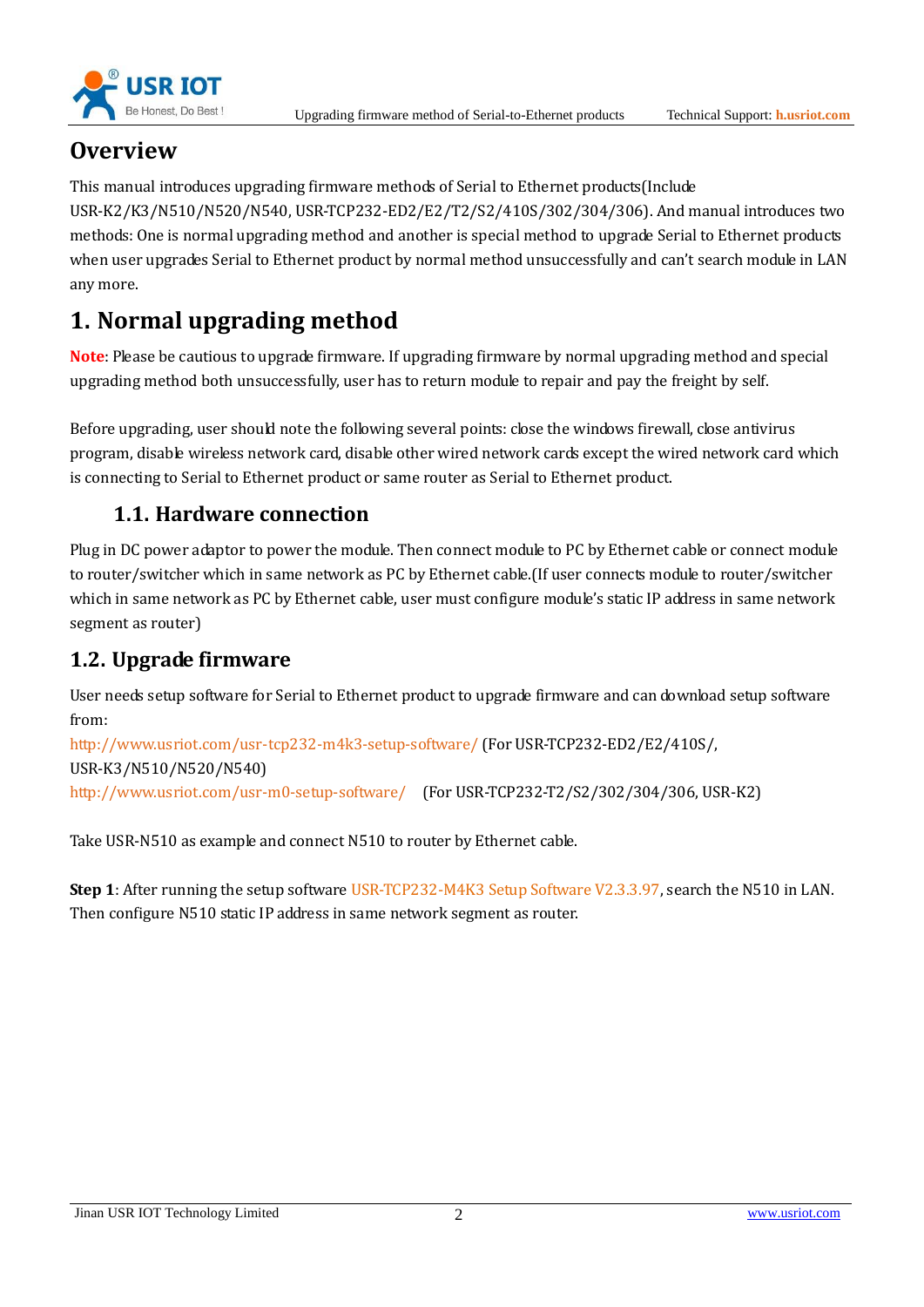

| est!<br>Upgrading firmware method of Serial-to-Ethernet products                                                                                 |                                 |                                         |     | Technical Support: <b>h.usriot.com</b> |  |
|--------------------------------------------------------------------------------------------------------------------------------------------------|---------------------------------|-----------------------------------------|-----|----------------------------------------|--|
| $\begin{array}{c c c c c c} \hline \multicolumn{3}{c }{\mathbf{C}} & \multicolumn{3}{c }{\mathbf{X}} \end{array}$<br>USR-TCP232-M4,E45 V2.3.3.97 |                                 |                                         |     |                                        |  |
| Device(D) 中文(L) Help                                                                                                                             |                                 |                                         |     |                                        |  |
| Search List [Click a device to read parameters in the Search List]                                                                               | Port1                           |                                         |     |                                        |  |
| Device IP<br>Device Name<br>MAC<br>Version                                                                                                       |                                 |                                         |     |                                        |  |
| 192.168.5.7<br><b>USR-N510</b><br>D8 B0 4C DE 70 DF<br>3031                                                                                      |                                 |                                         |     |                                        |  |
|                                                                                                                                                  | Baudrate:                       | 115200                                  | (?) |                                        |  |
|                                                                                                                                                  | Parity/Data/Stop:               | $8 - 1$<br>NONE<br>$\blacktriangledown$ | (?) |                                        |  |
|                                                                                                                                                  | FlowControl:                    | None<br>$\overline{\phantom{0}}$        | (?) |                                        |  |
|                                                                                                                                                  | Work Mode:                      | TCP Server<br>۰                         | (?) |                                        |  |
|                                                                                                                                                  | RemoteIP:                       | 192.168.0.201                           | (?) |                                        |  |
| Clear ARP table<br>Search Device<br>ompatible with                                                                                               | Remote Port:                    | 8899                                    | (?) |                                        |  |
|                                                                                                                                                  | Local Port:                     | 8899                                    | (?) |                                        |  |
| E<br>Factory Reset<br>Open Device<br>Device Restart                                                                                              | TCP Server style:               | Transparent transmi v                   | (?) |                                        |  |
| Base Save                                                                                                                                        | ModbusTCP:                      | None                                    | (?) |                                        |  |
|                                                                                                                                                  | PackTime:                       | $ms (0^{\sim}255)$<br>$\Omega$          | (?) |                                        |  |
| Type: Static IP<br>IP<br>(?)<br>ᆋ                                                                                                                | PackLen:                        | byte (0~1460)<br>n                      | (?) |                                        |  |
| ModuleStaticIP:192.168.5.7<br>(?)                                                                                                                | V Synchronize baudrate (RFC2217 |                                         | (?) |                                        |  |
| SubnetMask:<br>255.255.255.0<br>(?)                                                                                                              | Enable USR Cloud                |                                         | (?) |                                        |  |
| 192.168.0.1<br>Gateway:<br>(?)                                                                                                                   | Device ID                       |                                         |     |                                        |  |
|                                                                                                                                                  | Communication Code              |                                         |     |                                        |  |
| Full Show +<br>Base Save                                                                                                                         |                                 | Save COM1                               |     |                                        |  |

#### **Figure 1 Search module and configure static IP**

Search Port:1901

**Step 2**: After saving above configuration and restarting the module, user can upgrade firmware as follow:

On-line Device NUM:1

| $\mathbf{x}$<br>$\Box$<br>USR-TCP232-M4,E45 V2.3.3.97                  |                               |                                       |     |  |
|------------------------------------------------------------------------|-------------------------------|---------------------------------------|-----|--|
| Device(D) 中文(L) Help                                                   |                               |                                       |     |  |
| User config<br>read parameters in the Search List]<br>Firmware upgrade | Port1                         |                                       |     |  |
| Version<br>MAC<br>Exit<br>D8 B0 4C DE 70 DF<br>3031                    |                               |                                       |     |  |
|                                                                        | Baudrate:                     | 115200                                | (?) |  |
|                                                                        | Parity/Data/Stop:             | NONE<br>  8<br>₩.<br>$\mathbf{v}$   1 | (?) |  |
|                                                                        | FlowControl:                  | None<br>▼                             | (?) |  |
|                                                                        | Work Mode:                    | TCP Server<br>۰                       | (?) |  |
|                                                                        | RemoteIP:                     | 192.168.0.201                         | (?) |  |
| Clear ARP table<br>Search Device<br>Compatible with                    | Remote Port:                  | 8899                                  | (?) |  |
|                                                                        | Local Port:                   | 8899                                  | (?) |  |
| e<br>Open Device<br>Device Restart<br>Factory Reset                    | TCP Server style:             | Transparent transmi v                 | (?) |  |
| <b>Base Save</b>                                                       | ModbusTCP:                    | None                                  | (?) |  |
|                                                                        | PackTime:                     | ms (0~255)<br>0                       | (?) |  |
| Type: Static IP<br>(?)<br><b>IP</b>                                    | PackLen:                      | byte (0~1460)<br>D.                   | (?) |  |
| ModuleStaticIP: 192.168.5.7<br>(?)                                     | Synchronize baudrate (RFC2217 |                                       | (?) |  |
| 255.255.255.0<br>SubnetMask:<br>(?)                                    | Enable USR Cloud              |                                       | (?) |  |
| 192.168.0.1<br>(?)<br>Gateway:                                         | Device ID                     |                                       |     |  |
|                                                                        | Communication Code            |                                       |     |  |
| Full Show +<br>Base Save                                               |                               | Save COM1                             |     |  |
| On-line Device NUM:1                                                   | Search Port:1901              |                                       |     |  |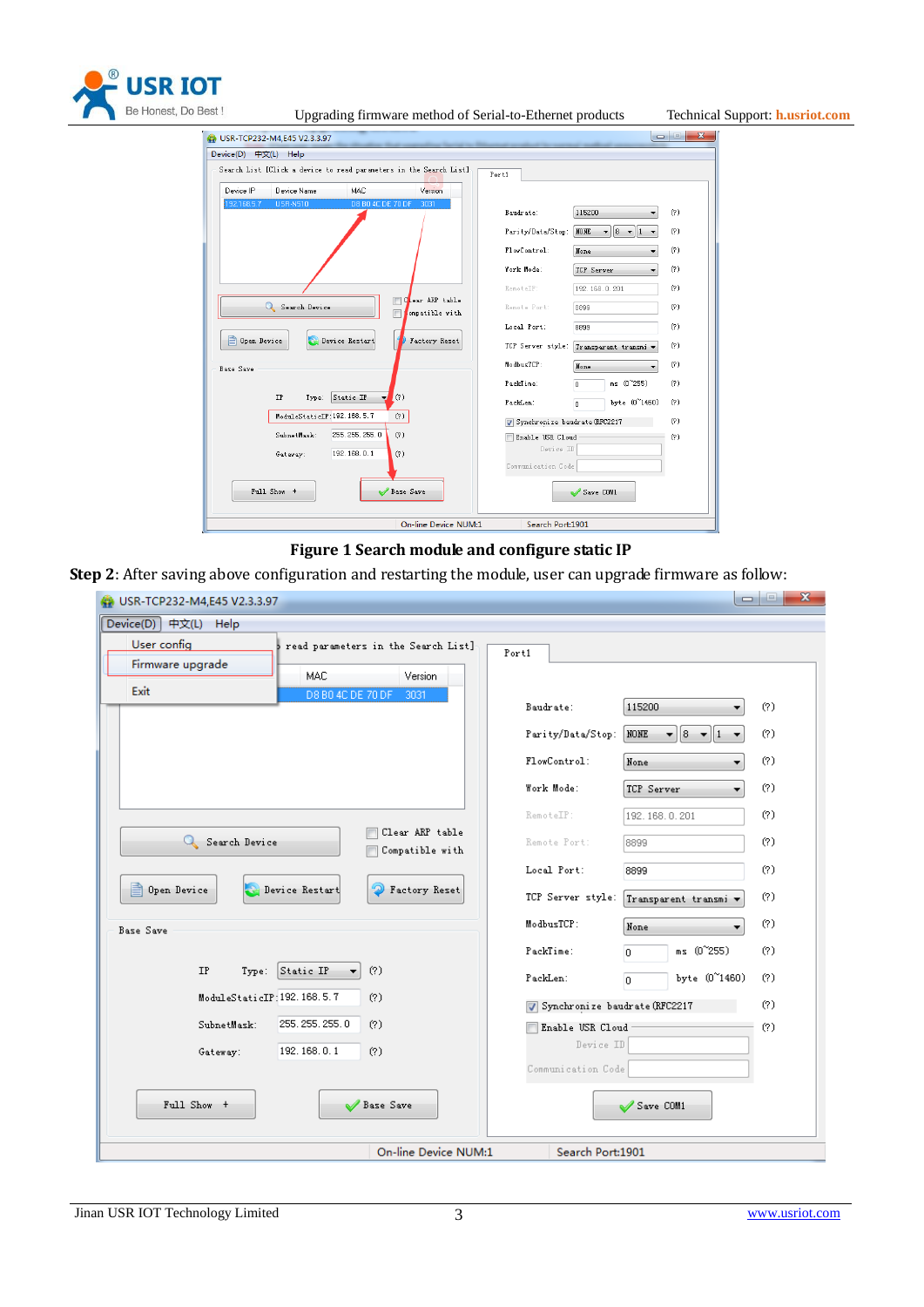

Upgrading firmware method of Serial-to-Ethernet products Technical Support: **<h.usriot.com>**

|                  | Firmware Upgrade                       |  |  |
|------------------|----------------------------------------|--|--|
|                  | Select Client                          |  |  |
|                  | 192.168.0.7<br>Client IP Address:      |  |  |
|                  | Client MAC Address: D8 B0 4C DE 70 DF  |  |  |
|                  |                                        |  |  |
| Select .bin file |                                        |  |  |
|                  | F:\USR-N510\USR-N510_FW_V3031_161028.b |  |  |
|                  | Exit<br>Program                        |  |  |
|                  |                                        |  |  |
|                  |                                        |  |  |

**Figure 2 Upgrade firmware**

Write correct module IP address and MAC address, then choose firmware file and click 'Program' to upgrade firmware.

Displaying 'Upgrade successfully.please restore factory' as follow figure means upgrading successfully. Then user should reset module to default settings.

| Firmware Upgrade                                           |                   |  |  |  |
|------------------------------------------------------------|-------------------|--|--|--|
| Select Client                                              |                   |  |  |  |
| Client IP Address:                                         | 192.168.5.7       |  |  |  |
| Client MAC Address:                                        | D8 B0 4C DE 70 DF |  |  |  |
| Select .bin file<br>F:\USR-N510\USR-N510_FW_V3031_161028.b |                   |  |  |  |
| Program                                                    | Exit              |  |  |  |
| Upgrade successful.please restore factory de               |                   |  |  |  |

**Figure 3 Upgrade successfully**

# **2. Special upgrading method**

**Note**: When user meets the situation that upgrading Serial to Ethernet product by normal method unsuccessfully and can't search module in LAN, and tries to upgrade firmware by this special method, please confirm that upgrading unsuccessfully doesn't caused by upgrading environment(such as firewall, antivirus program) firstly.

### **2.1. Hardware connection**

Plug in DC power adaptor to power the module and connect module to PC by Ethernet cable directly.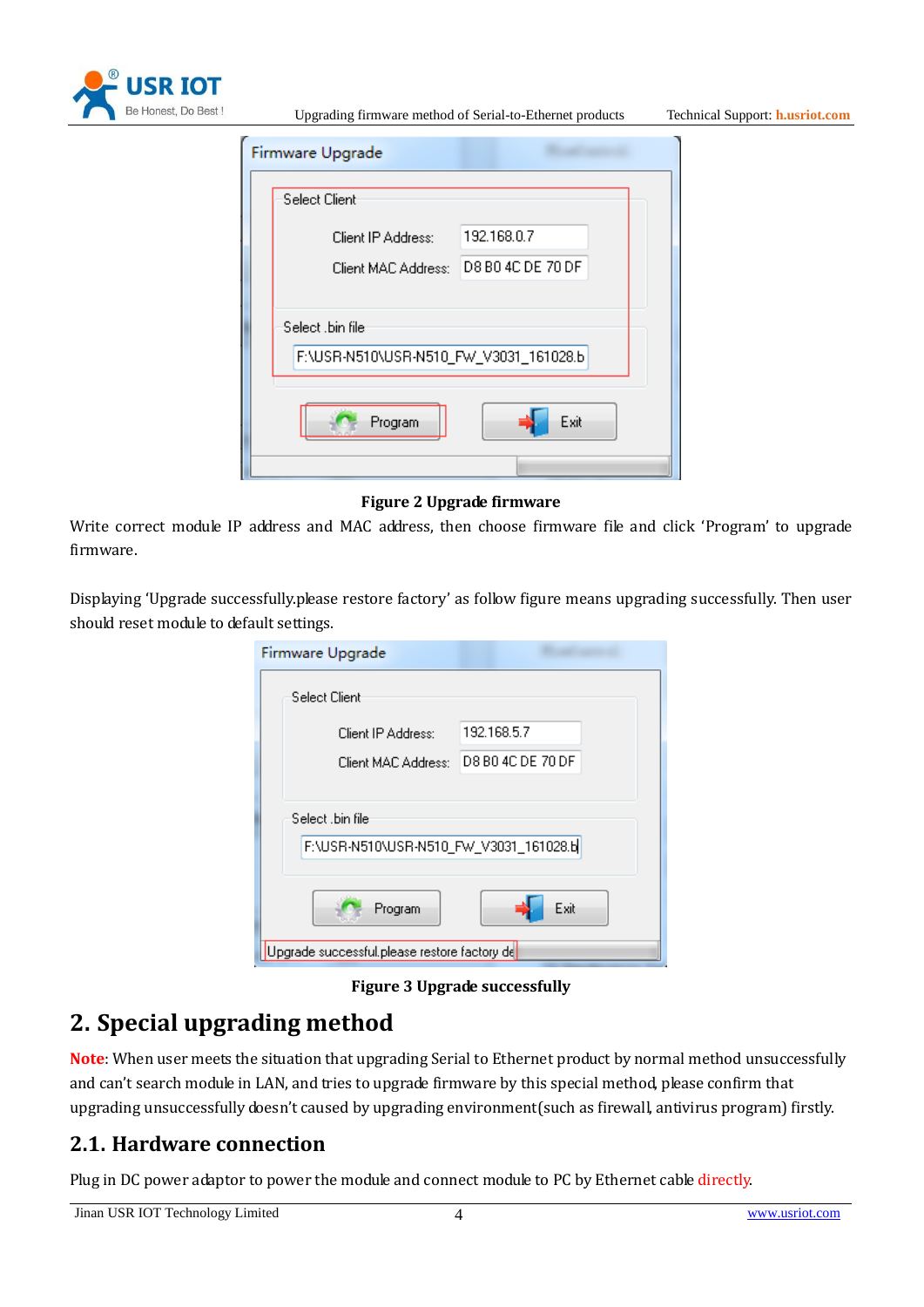

#### **2.2. Upgrade firmware**

Take USR-N510 as example.

**Step 1**: Run the setup software USR-TCP232-M4K3 Setup Software V2.3.3.97 and open 'Firmware Upgrade' interface as *1.2.Upgrade firmware* Step 2.

|                                                            | Firmware Upgrade      |                   |
|------------------------------------------------------------|-----------------------|-------------------|
|                                                            | Select Client         |                   |
|                                                            | Client IP Address:    | 192.168.0.7       |
|                                                            | Client MAC Address: . | D8 B0 4C DE 70 DF |
| Select .bin file<br>F:\USR-N510\USR-N510_FW_V3031_161028.b |                       |                   |
| Exit<br>Program                                            |                       |                   |
|                                                            |                       |                   |

#### **Figure 4 Upgrade firmware**

On 'Firmware Upgrade' interface, configure parameters as follows:

- ➢ Client IP Address: Write IP address in same network segment as module.(Because module directly connects to PC by Ethernet cable, so user can write default IP address of module if don't change static IP. And if user change module IP address to other network segment, this Client IP Address must in same network segment as module's current IP)
- ➢ Client MAC Address: Just needing to write a correct and valid MAC Address.(Such as 01 02 03 04 05 06, can't include 00)

Then select firmware file and click 'Program' to upgrade firmware.

**Note:** Please keep powering the module and keep connection between PC and module by Ethernet cable during upgrading process.